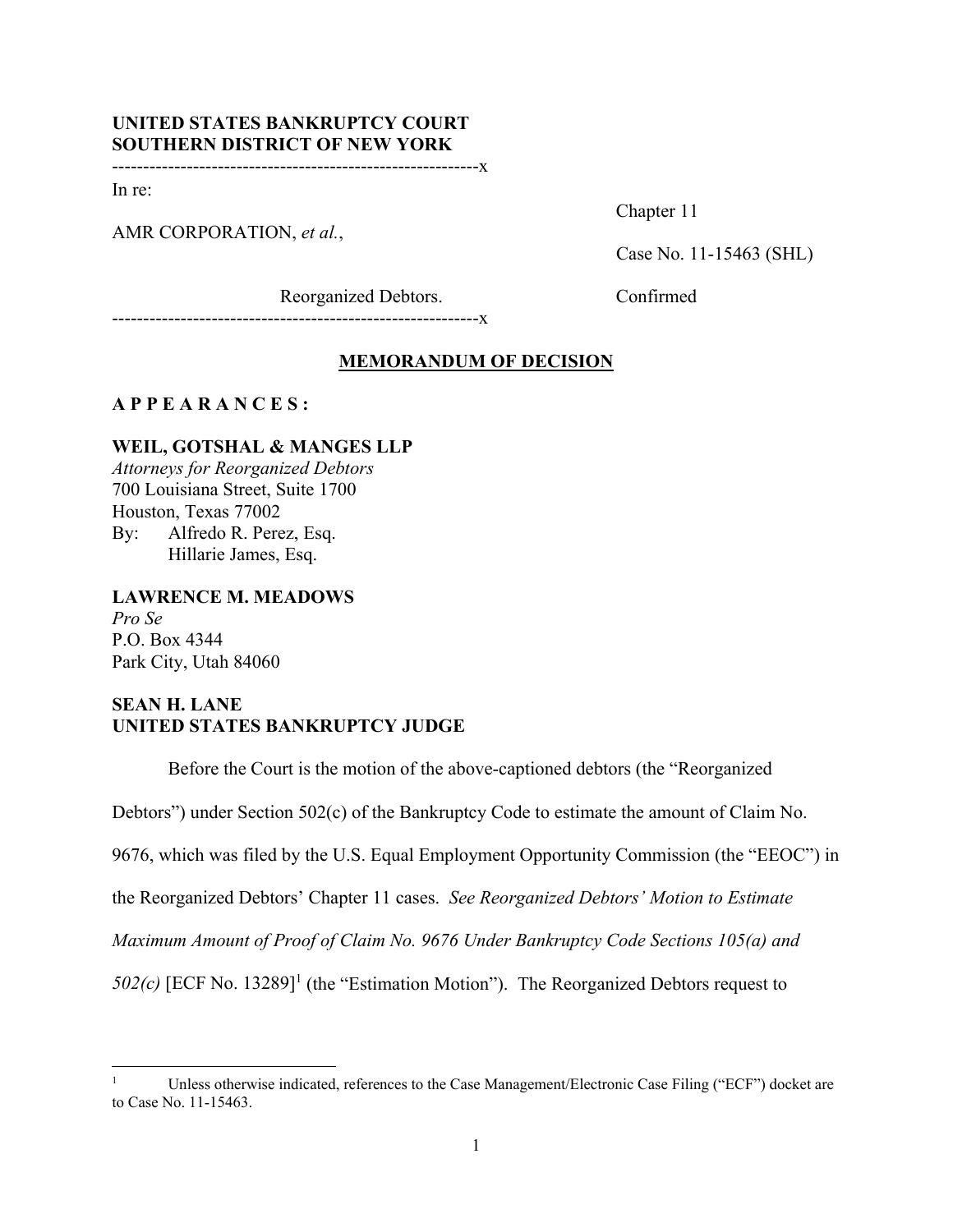estimate the maximum amount of the claim at \$9.95 million, which matches the settlement amount agreed to by the parties in an action brought by the EEOC against American Airlines, Inc and Envoy Air, Inc., one of American's regional carriers. The Estimation Motion is opposed by Lawrence M. Meadows, a former pilot for American Airlines. *See Creditor Lawrence M. Meadows Response and Objection to Reorganized Debtors' Motion to Estimate Maximum Amount of Proof of Claim No. 9676 Under Bankruptcy Code Sections 105(a) & 502(c)* [ECF No. 13297] (the "Meadows Objection").<sup>2</sup> For the reasons set forth below, Mr. Meadows' objection is overruled and the Estimation Motion is granted.

#### **BACKGROUND**

On November 29, 2011 (the "Petition Date"), the Reorganized Debtors filed for relief under Chapter 11 of the Bankruptcy Code. *See Voluntary Petition* [ECF No. 1]. On October 21, 2013, the Court entered an order confirming the Debtors' Amended Joint Chapter 11 Plan (the "Plan"), and the Plan became effective on December 9, 2013 (the "Effective Date"). *See Findings of Fact, Conclusions of Law, and Order Pursuant to Sections 1129(a) and (b) of the Bankruptcy Code and Rule 3020 of the Federal Rules of Bankruptcy Procedure Confirming Debtors' Fourth Amended Joint Chapter 11 Plan* [ECF No. 10367]; *Notice of (I) Entry of Order Confirming Debtors' Fourth Amended Joint Chapter 11 Plan and (II) Occurrence of Effective Date* [ECF No. 11402].

In November 2017, the EEOC brought a case against American Airlines and Envoy Air

<sup>2</sup> A letter filed by Sherrie Edwards-Redd is styled as an objection to the Estimation Motion. But it is unclear whether Ms. Edwards-Redd's letter actually objects to the relief requested in the Estimation Motion. On the one hand, the letter states that the Reorganized Debtors should "be held ACCOUNTABLE and have to pay in full the money owed to the EEOC SHERRIE EDWARDS-REDD AND OTHERS . . .", but it also requests that the Court "approve the origin [sic] agreement made by the EEOC and AMR CORPORATION, et al., in Case No. 11-15463." *Letter of Sherrie Edwards-Redd*, dated March 18, 2021 [ECF No. 13292] (capitalization in original); *see also Letter of Sherrie Edwards-Redd*, dated May 25, 2021 [ECF No. 13325]. But there is nothing in Ms. Edwards-Redd's letters that provides a basis for denying the Estimation Motion.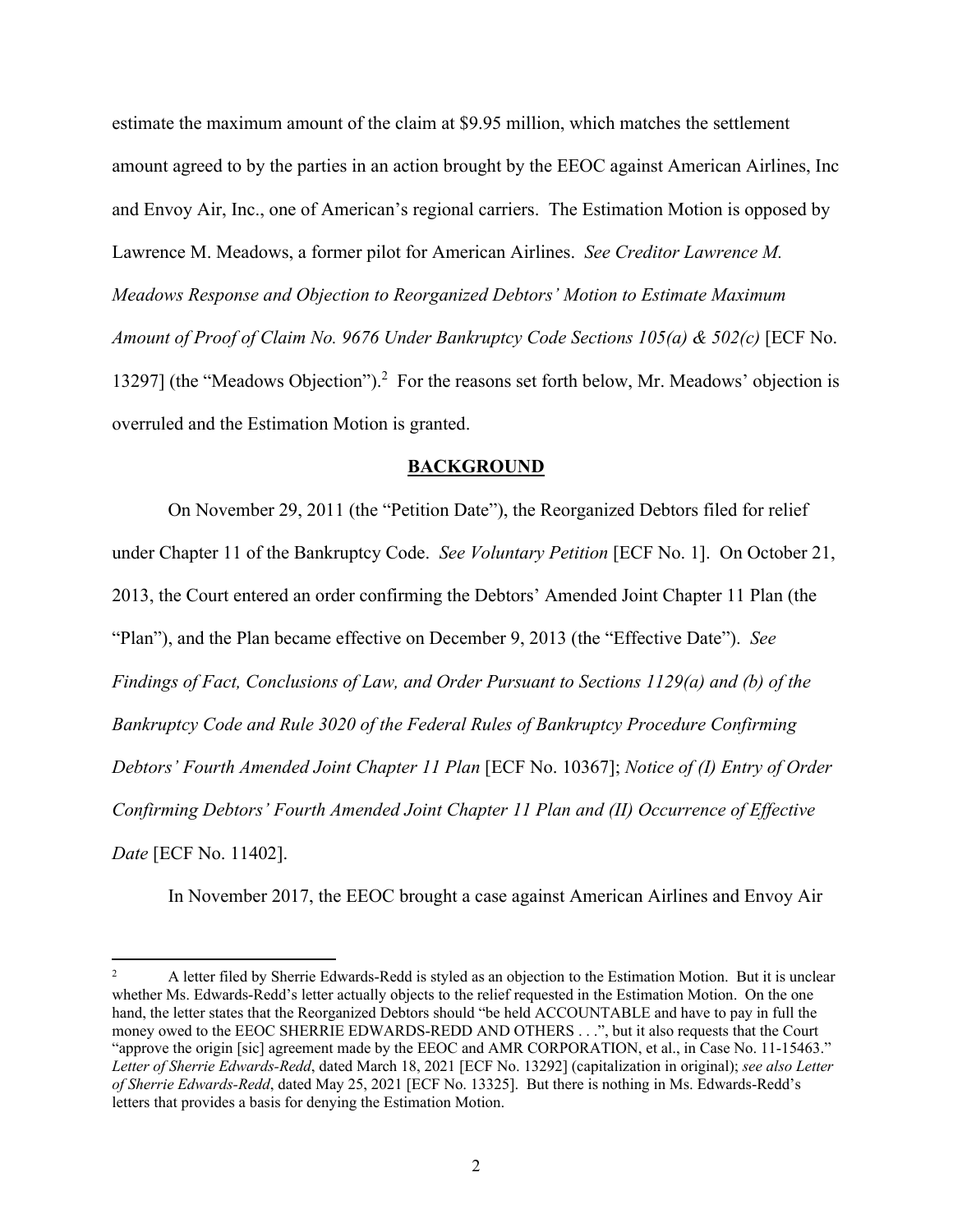in the United States District Court for the District of Arizona, titled *Equal Employment Opportunity Commission v. American Airlines, Inc. and Envoy Air Inc.*, No. 2:17-cv-04059-SPL (the "EEOC Lawsuit"). *See* Consent Decree ¶¶ 1-2, attached as Exhibit B to the Estimation Motion [ECF No. 13289] (the "Consent Decree"); *see also Declaration of D. Douglas Cotton Regarding Reorganized Debtors' Motion to Estimate Maximum Amount of Proof of Claim No. 9676 Under Bankruptcy Code Sections 105(a) and 502(c*) ¶ 4, attached as Exhibit D to the Estimation Motion [ECF No. 13289] (the "Cotton Declaration"). The EEOC Lawsuit asserted claims against American and Envoy for alleged violations of the Americans with Disabilities Act of 1990 and Title I of the Civil Rights Act of 1991 for a period of time that ran from prior to the Petition Date until after the Effective Date. *See* Consent Decree ¶ 1; Cotton Decl. ¶ 4*.* The EEOC alleged that American and Envoy had nationwide patterns and practices that violated the Americans with Disabilities Act, including a 100% return-to-work policy that required employees to return to work without restrictions. *See id.* The EEOC Lawsuit was filed on behalf of 13 current and former employees of American and Envoy that had filed charges of discrimination with the EEOC (the "Charging Parties"), as well as a nationwide group of potential claimants that American and Envoy estimate includes approximately 1,500 individuals. *See* Consent Decree ¶¶ 13-14, 18; Cotton Decl. ¶ 5.

The EEOC filed Claim No. 9676 (the "EEOC Proof of Claim") in American's bankruptcy case, in an unsecured unliquidated amount. *See* Estimation Motion, Exhibit A. Three of the Charging Parties—Darla Alvarado, Sherrie Redd and Micah Peterson—also filed individual claims against American (collectively with the EEOC Proof of Claim, the "Consent Decree Claims"). *See Motion of Debtors for Entry of Order Pursuant to Fed. R. Bankr. P. 9019(a)*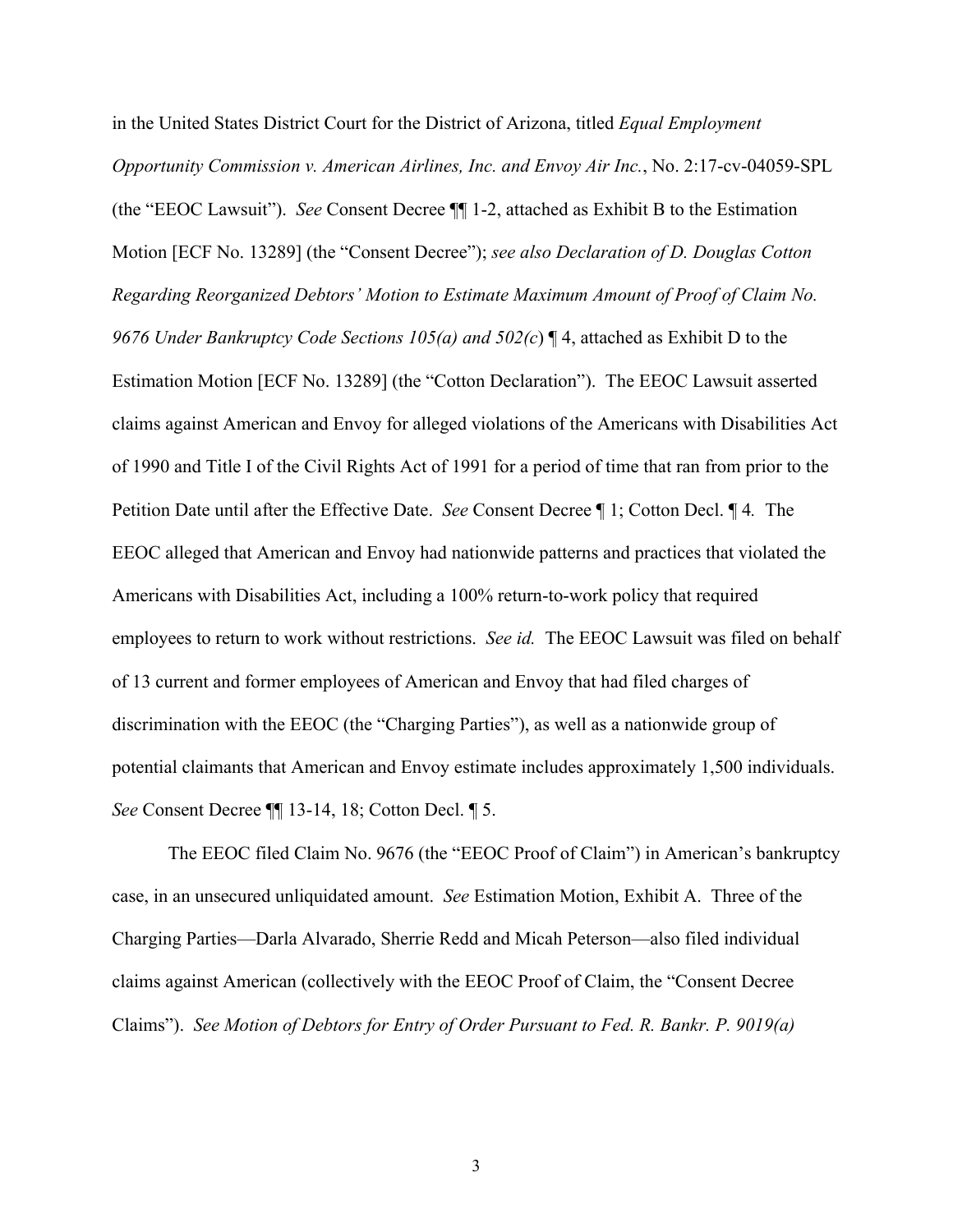*Approving Settlement Agreement Resolving Certain Pending EEOC Litigation* [ECF No. 12861] (the "Settlement Motion"), Exhibits B, C, and E.3

 On the same day that the EEOC Lawsuit was filed, the parties to that litigation— American, Envoy and the EEOC—moved before the Arizona District Court for approval of the Consent Decree, which comprised the parties' settlement of the EEOC Lawsuit. *See* Consent Decree  $\P$  1-5; Cotton Decl.  $\P$  6. The Arizona District Court approved the Consent Decree in November 2017. *See* Cotton Decl. ¶ 7. Mr. Meadows filed an appeal in the EEOC Lawsuit and the Court of Appeals for the Ninth Circuit affirmed the Arizona District Court. *See generally*  EEOC Lawsuit Docket; *see also* Hr'g Tr. 30:4-8 (June 7, 2021).

 The Consent Decree, among other things, provided the EEOC with an allowed claim of \$9.8 million in the Reorganized Debtors' bankruptcy cases, to be distributed among the 13 Charging Parties and approximately 1,500 potential claimants. *See* Consent Decree ¶¶ 17-20. The Consent Decree also provided for \$150,000 in fees to be paid to the administrator of the settlement. *See id.* ¶ 22. In exchange for this consideration, each of the Consent Decree Claims would be deemed satisfied and expunged with prejudice. *See id.* ¶ 21. The Consent Decree provided that it would only become effective after entry of a final and non-appealable order entered in the Reorganized Debtors' bankruptcy cases approving the Consent Decree. *See id.* ¶ 8.

 After receiving approval of the Consent Decree from the Arizona District Court, the Reorganized Debtors sought approval of the Consent Decree in this Court under Federal Rule of Bankruptcy Procedure 9019(a). *See generally* Settlement Motion [ECF No. 12861]. This Court

<sup>3</sup> Ms. Alvarado filed Proof of Claim No. 727 in the priority amount of \$10,000, Ms. Redd filed Proof of Claim No. 7355 in the priority amount of \$155,297.04, and Mr. Peterson filed Proof of Claim No. 10774 in the priority amount of \$12,428.50, and the unsecured amount of \$27,571.50. *See* Settlement Motion, Exhibits B, C, and E.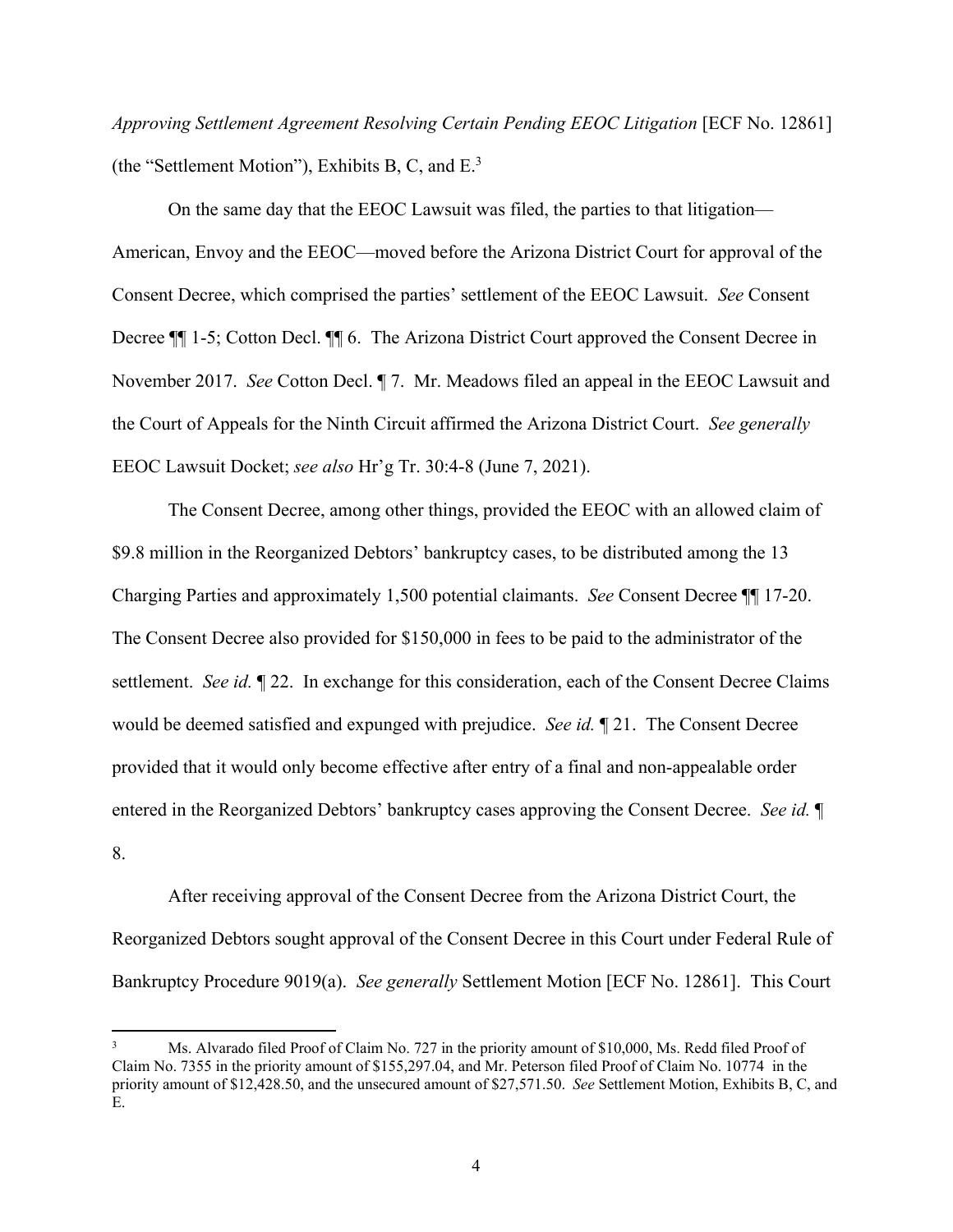granted the Settlement Motion and entered an order approving the Consent Decree in May 2018. *See Agreed Order Pursuant to Fed. R. Bankr. P.9019(a) Approving Settlement Agreement Resolving Certain Pending EEOC Litigation* [ECF No. 12898] (the "Settlement Order"). Among other things, the Settlement Order authorized the Reorganized Debtors and their claims agent to update the claims register in accordance with the Consent Decree. *See id.* This resulted in the Consent Decree Claims being expunged and/or deemed satisfied and a new EEOC claim being filed in the agreed amount of \$9.8 million (the "New EEOC Claim"), to reflect the settlement set forth in the Consent Decree. *See id.*

 Mr. Meadows filed an appeal of the Settlement Order, and that appeal is currently pending in the District Court for the Southern District of New York. *See Notice of Appeal of Creditor Lawrence M. Meadows* [ECF No. 12912]; *Meadows v. AMR Corp. (In re AMR Corp.)*, No. 18-06149 (RA) (S.D.N.Y. July 6, 2018). Mr. Meadows subsequently filed a motion asking this Court to expunge the New EEOC Claim and reinstate the Consent Decree Claims on the grounds that the Consent Decree had not gone effective due to Mr. Meadows' ongoing appeal of the Settlement Order. *See Creditor Lawrence M. Meadows Motion to Enforce this Court's Agreed Order Signed on 5/16/2018, Approving Settlement Agreement Resolving Certain Pending EEOC Litigation [Doc 12898], and to Compel Debtors AMR Corp., American Airlines, Inc., Envoy Air, Inc., and Claims Agent GCG Inc.'s Compliance Thereof* [ECF No. 13078]. As the Consent Decree had not yet been approved in this Court by a final, non-appealable order, the Court granted Mr. Meadows' request, resulting in the reinstatement of the Consent Decree Claims and removal of the New EEOC Claim from the claims register. *See Order Granting Motion to Enforce this Court's Agreed Order Signed on 5/16/2018, Approving Settlement Agreement Resolving Certain Pending EEOC Litigation (Doc 12898), and to Compel Debtors*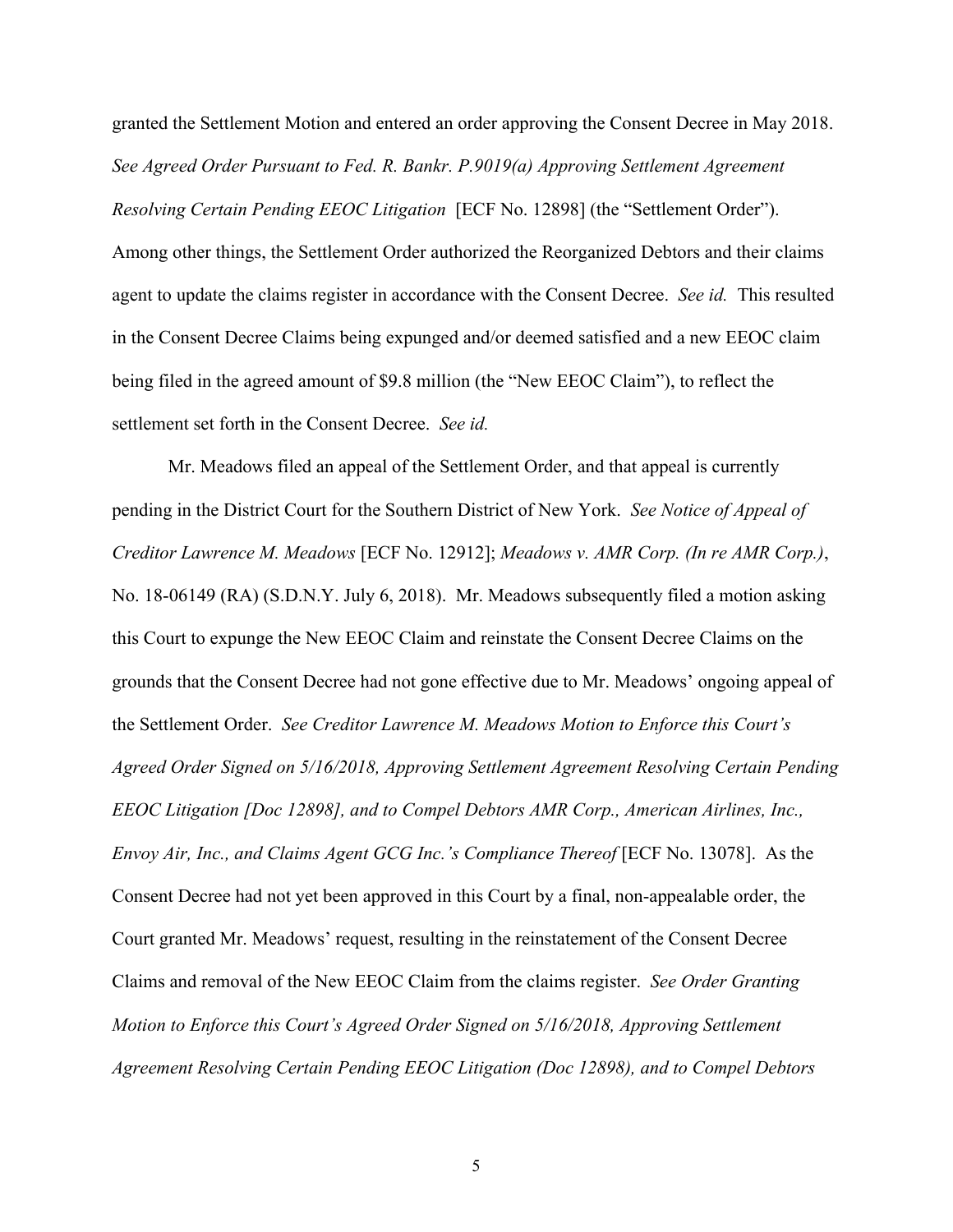# *AMR Corp., American Airlines, Inc., Envoy Air, Inc. and Claims Agent GCG, Inc.'s Compliance Thereof* [ECF No. 13215].

 Because the Settlement Order is still on appeal, the Consent Decree has not yet become effective. As a result, there has been no distribution by the Reorganized Debtors for the benefit of the Charging Parties or any of the potential claimants under the Consent Decree. In addition, the delay in the Consent Decree becoming effective has prevented any further distributions in the Reorganized Debtors' bankruptcy proceeding due to the need to hold monies in reserve with respect to the Consent Decree Claims, since the EEOC Proof of Claim remains pending on the claims register in an unliquidated amount until the Settlement Order becomes final. *See* Hr'g Tr. 30:14-20 (June 7, 2021) (noting that other claimants, primarily old equity, have been waiting for distribution). The Consent Decree Claims account for 4 of the 18 remaining claims that the Reorganized Debtor must resolve before closing out their cases that have been pending for almost a decade. *See Claims Update for June 7, 2021 Hearing*, Exhibit 1 [ECF No. 13328]; *see also* Hr'g Tr. 30:5-8 (June 7, 2021) (noting that resolution of the EEOC Proof of Claim is one of the few things preventing closing of the Reorganized Debtors' cases); Cotton Decl. ¶ 9. The Reorganized Debtors will continue to accrue U.S. Trustee fees during the time period that these bankruptcy cases remain open; these fees are significant and have totaled approximately \$8.1 million to date. *See Claims Update for June 7, 2021 Hearing*, Exhibit 1. Approval of the Estimation Motion would put the Reorganized Debtors in a position to make a distribution and close out these bankruptcy cases, which will save a significant amount in future U.S. Trustee fees. *See* Hr'g Tr. 27:14-20 (June 7, 2021).

The Reorganized Debtors now request that the EEOC Proof of Claim be estimated in the amount of \$9.95 million, to match the settlement consideration of \$9.8 million for claimants and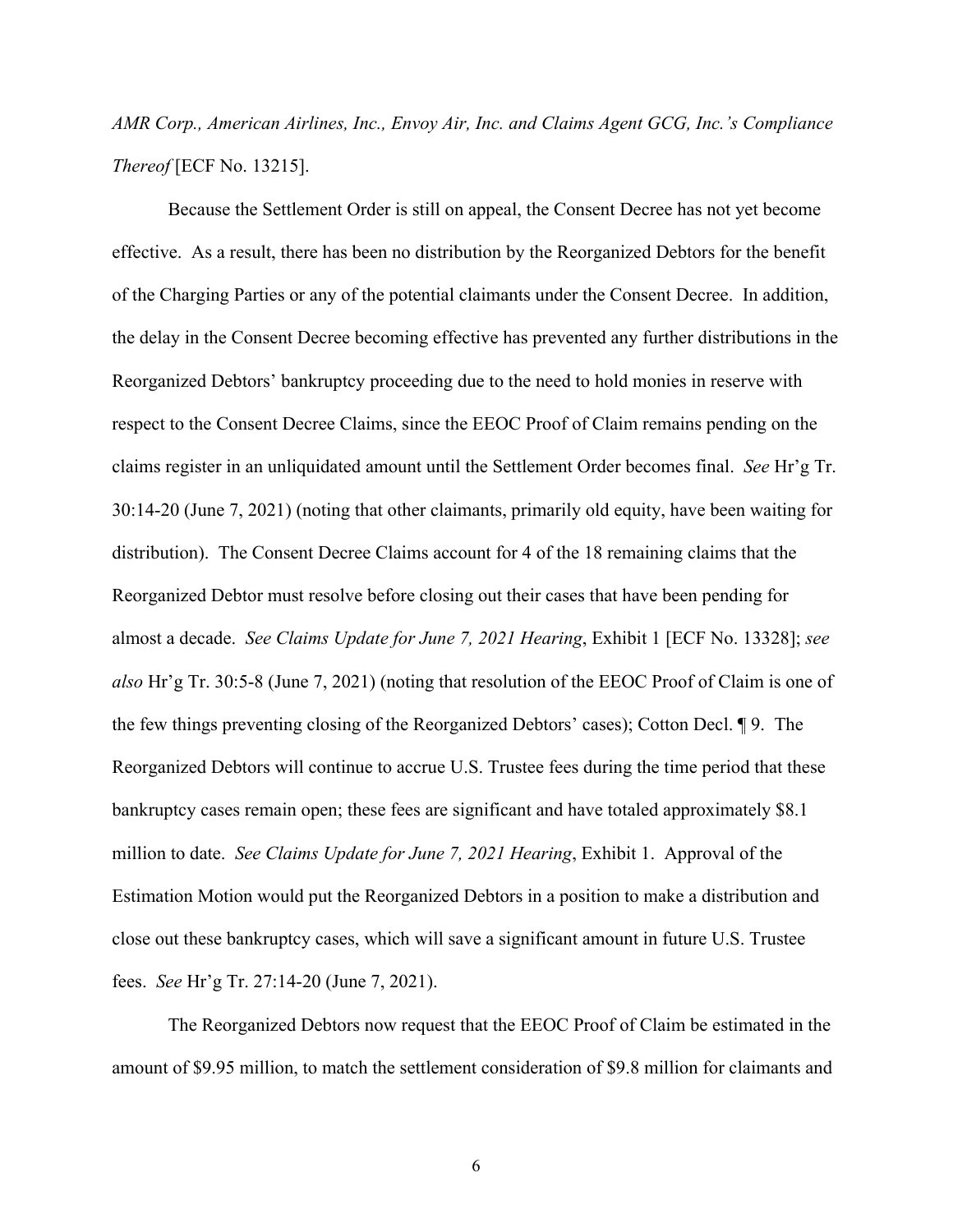\$150,000 in fees in the Consent Decree that has been approved by the Arizona District Court and this Court. Mr. Meadows objects to this relief, arguing that the Settlement Order is still on appeal and therefore the Consent Decree is not final and effective. Additionally, Mr. Meadows argues that the Reorganized Debtors' estimation of the claim is flawed and not in accordance with the Bankruptcy Code or practices in this jurisdiction, asserting that there is not sufficient evidence on which to base a reasonable estimate.

#### **DISCUSSION**

#### **A. Applicable Legal Standard**

Section 502(c) of the Bankruptcy Code provides that a court may estimate "any contingent or unliquidated claim, the fixing or liquidation of which, as the case may be, would unduly delay the administration of the case . . . ." 11 U.S.C.  $\S$  502(c)(1). Claims estimation provides "a means for a bankruptcy court to achieve reorganization, and/or distributions on claims, without awaiting the results of legal proceedings that could take a very long time to determine." *In re Adelphia Bus. Sols., Inc.*, 341 B.R. 415, 422 (Bankr. S.D.N.Y. 2003); *see also In re Continental Airlines, Inc.*, 981 F.2d 1450, 1461 (5th Cir. 1993) (noting that two purposes of Section 502(c)(1) are to "avoid the need to await the resolution of outside lawsuits to determine issues of liability or amount owed by means of anticipating and estimating the likely outcome of these actions," and to "promote a fair distribution to creditors through a realistic assessment of uncertain claims"). "Estimation is effective . . for enabling bankruptcy cases, and chapter 11 cases in particular, to move forward and to get recoveries into the pockets of creditors without delaying the whole process as a consequence of a limited number of very complex claims." *In re Adelphia*, 341 B.R. at 423.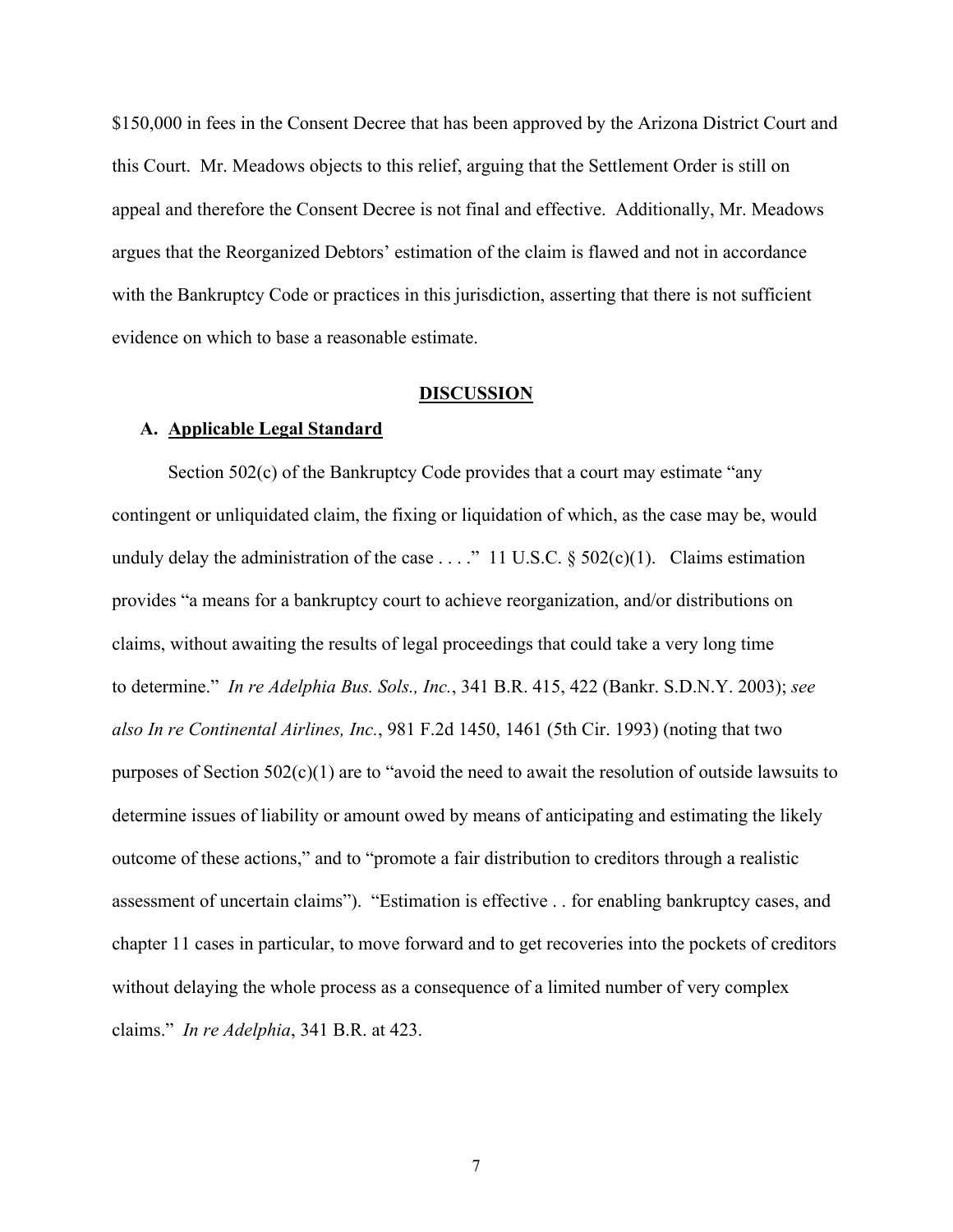The estimation process under Section  $502(c)(1)$  has been used for numerous purposes, including determining voting rights on a plan of reorganization, evaluating plan feasibility, determining the aggregate amount of a series of claims, setting claims distribution reserves, or allowing claims, including the estimation of post-petition administrative claims. *See id.* at 422– 23 (noting that estimation of administrative claims was "necessary and appropriate, because, in the absence of estimation, 'the fixing or liquidation of' those claims 'would unduly delay the administration of the case.'") (quoting 11 U.S.C. § 502(c)); *see also In re Chemtura Corp.*, 448 B.R. 635, 649 (Bankr. S.D.N.Y. 2011); *In re MacDonald*, 128 B.R. 161, 164–65 (Bankr. W.D. Tex. 1991) ("Courts have . . . assumed that the estimation process in Section 502(c) may be equally employed for estimating post-petition claims, when necessary to avoid delaying the administration of the bankruptcy case[.]").

Neither the Bankruptcy Code nor the Federal Rules of Bankruptcy Procedure provide guidelines for the estimation of claims. *In re Chemtura*, 448 B.R. at 648. But it is well established that a court has discretion when estimating claims, guided by the legal rules that govern the ultimate value of the claim and the general principles that inform all decisions made under the Bankruptcy Code. *See id.* at 648-49. "For both procedure and analytical methodology, bankruptcy courts may use whatever method is best suited to the contingencies of the case." *Id*. at 649. This is "so long as the procedure is consistent with the fundamental policy of Chapter 11 that a reorganization 'must be accomplished quickly and efficiently.'" *In re Adelphia Communs. Corp*., 368 B.R. 140, 278 (Bankr. S.D.N.Y. 2007). Importantly "[t]he court need not don the garb of the clairvoyant; rather, all that is required is a rough estimate." *In re Chemtura*, 448 B.R. at 649. Indeed, the Second Circuit has stated that courts should make a "speedy and rough estimation of [the] claims for purposes of determining [claimant's] voice in the Chapter 11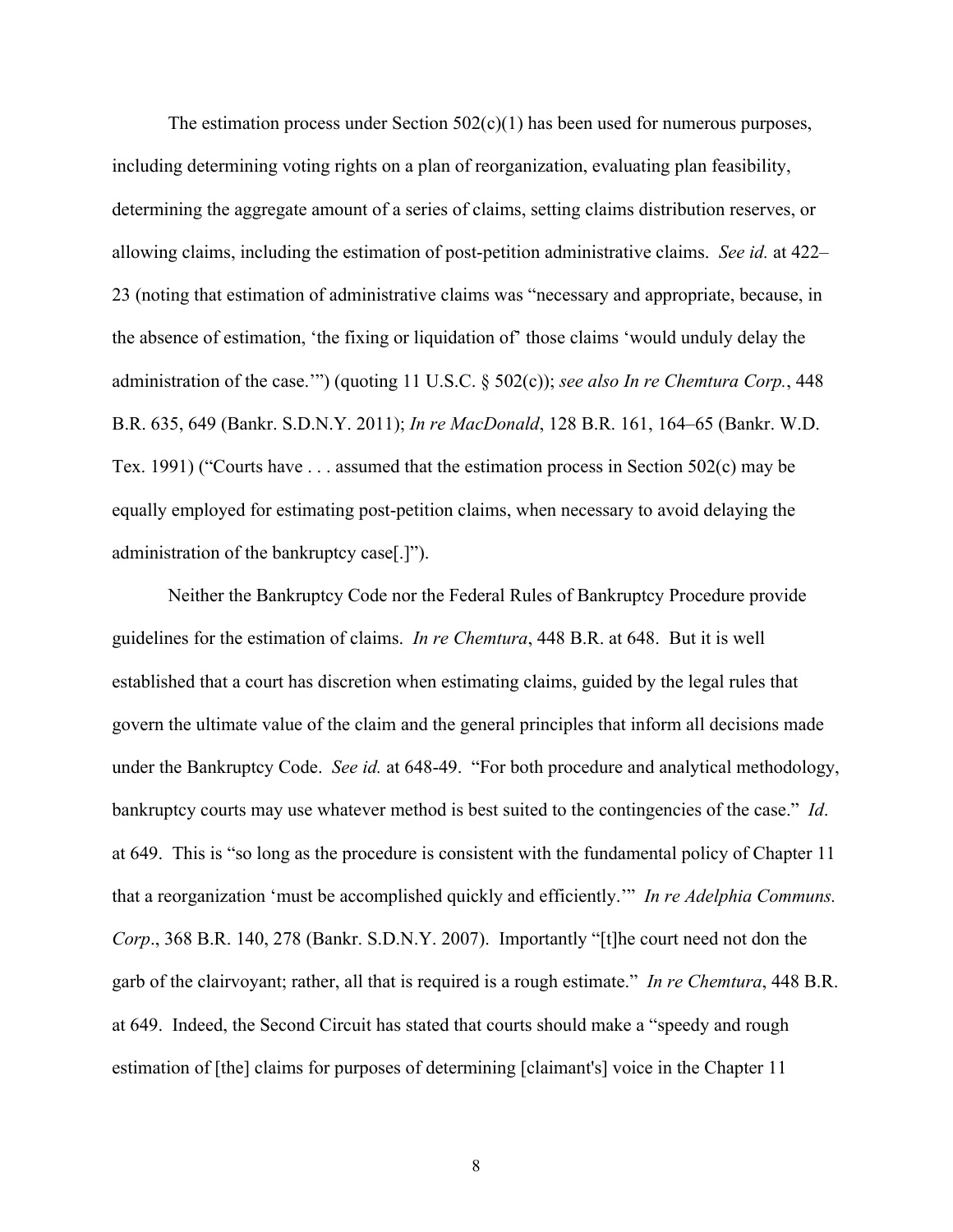proceedings ..." *In re Chateaugay Corp.,* 944 F.2d 997, 1006 (2d Cir. 1991). Most importantly, "[a]n estimate necessarily implies no certainty; it is not a finding or a fixing of an exact amount. It is merely the court's best estimate for the purpose of permitting the case to go forward and thus not unduly delaying the matter." *In re Windsor Plumbing Supply Co., Inc.*, 170 B.R. 503, 521 (Bankr. E.D.N.Y. 1994) (quoting *In re Nova Real Estate Inv. Trust*, 23 B.R. 62, 66 (Bankr. E.D. Va. 1982)).

The procedures used for estimating claims vary, and have included a summary trial, a full-blown evidentiary hearing, or the review of pleadings and briefs followed by oral argument of counsel. *See In re Adelphia*, 341 B.R. at 422-23 (internal citations omitted); *see also In re Windsor*, 170 B.R. at 520; *In re Lane*, 68 B.R. 609, 613 (Bankr. D. Haw. 1986) (estimating claims after "review[ing] the numerous pleadings and briefs of the debtor and [the creditors]"). "In so doing, courts specifically have recognized that it is often 'inappropriate to hold timeconsuming proceedings which would defeat the very purpose of 11 U.S.C.  $\S 502(c)(1)$  to avoid undue delay.'" *In re Adelphia*, 341 B.R. at 432. (quoting *In re Windsor*, 170 B.R. at 520); *see also In re Lionel L.L.C.*, 2007 WL 2261539, at \*5 (Bankr. S.D.N.Y. Aug. 3, 2007). Thus, a truncated process under Section 502(c) "has been found to be consistent with the dictates of due process of law." *In re Lionel*, 2007 WL 2261539, at \*5 (citing *In re FRG, Inc.,* 121 B.R. 451, 456 (Bankr. D. Pa. 1990); *In re Apex Oil Co.,* 92 B.R. 843, 845–47 (Bankr. E.D. Mo.); *In re Baldwin–United Corp.,* 55 B.R. 885, 899–902 (Bankr. S.D. Ohio 1985)).

As for the substantive process of estimating claims, estimation requires "sufficient evidence on which to base a reasonable estimate of the claim[.]" *Bittner v. Borne Chem. Co., Inc.*, 691 F.2d 134, 135 (3d Cir. 1982). In the Southern District of New York, courts will "estimate the expected value of a claim based on the probability of the success of various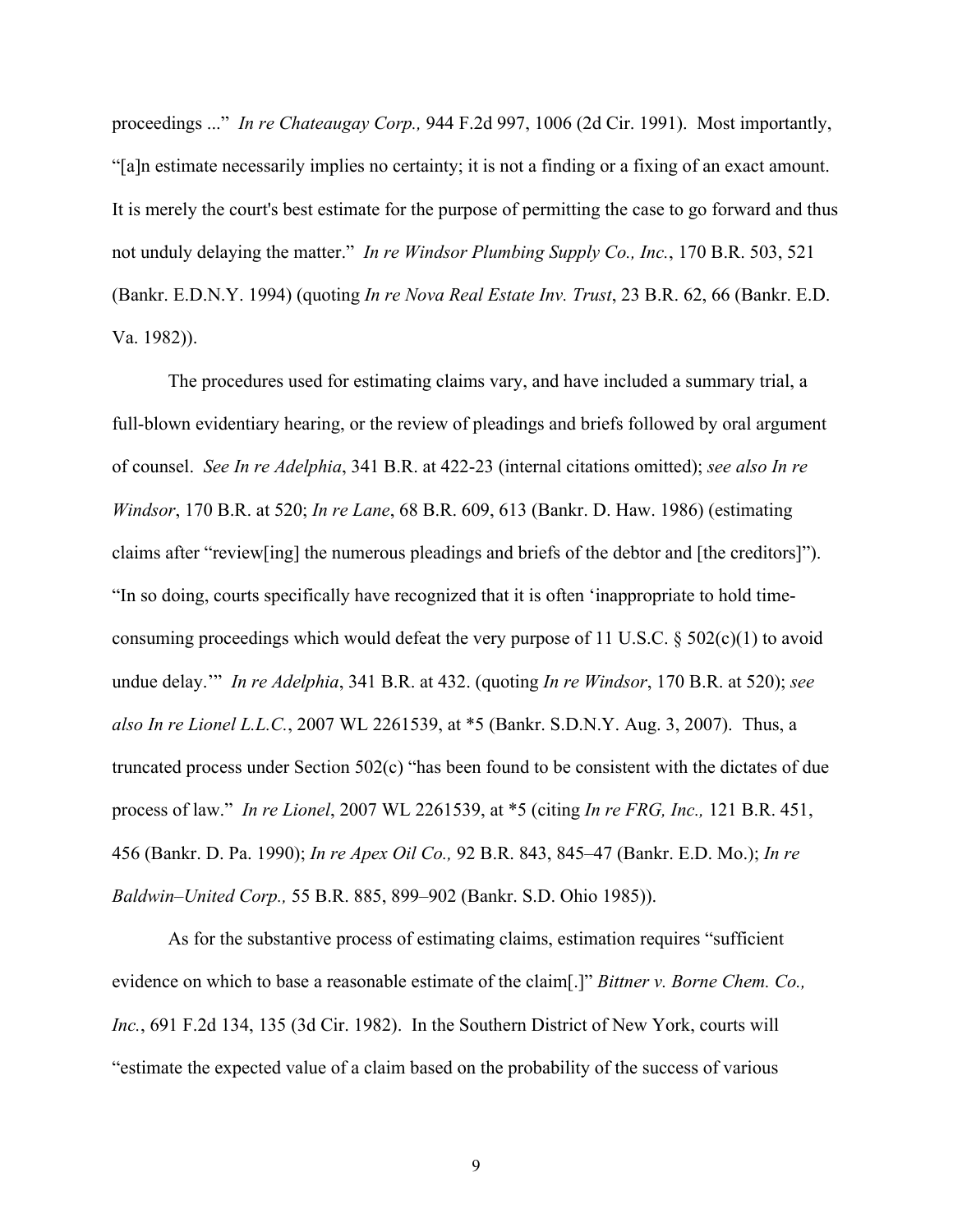potential outcomes if decided on the merits." *In re Chemtura*, 448 B.R. at 650 (citations omitted); *see also In re Thomson McKinnon Secs., Inc.*, 191 B.R. 976, 989–90 (Bankr. S.D.N.Y.

1996). With respect to disputed facts in a claims estimation analysis,

An estimator of claims must take into account the likelihood that each party's version might or might not be accepted by a trier of fact. The estimated value of a claim is then the amount of the claim diminished by probability that it may be sustainable only in part or not at all . . . Recognizing that the magnitude of recovery is to a large extent dependent upon the individual backgrounds of the triers of the facts, what we are given to deal with is a range of possible awards which we must first turn into a range of probable awards running from zero to the full amount of the claim. An *expected value* can then be found by multiplying a number of possible recovery values by the probability of their occurrence and taking the sum of these products.

*In re Chemtura*, 448 B.R. at 650 (quoting *In re Windsor*, 170 B.R. at 521) (emphasis in

original).

As for disputed legal issues in an estimation analysis,

the parties' legal arguments must be evaluated not for the probability that they have merit, but rather for their correctness as a matter of governing law. *In re Thomas McKinnon Securities*, 191 B.R. at 979 (in estimating a claim, court is "bound by the legal rules which may govern the ultimate value of the claim").

*In re Chemtura*, 448 B.R. at 651 (quoting *In re Ralph Lauren Womenswear*, 197 B.R. 771, 775

(Bankr. S.D.N.Y. 1996)). In some circumstances, courts will also factor in the possibility of an

appellate reversal. *See In re Chemtura*, 448 B.R. at 651.

#### **B. Estimation of EEOC Proof of Claim**

#### 1. Rationale for Estimation

The Court finds that estimating the EEOC Proof of Claim in the amount of \$9.95 million is consistent with the purposes of Section 502, which explicitly provides for the estimation of an unliquidated claim, the fixing or liquidation of which would otherwise unduly delay the administration of the case. *See* 11 U.S.C. § 502(c). The estimation of the EEOC Proof of Claim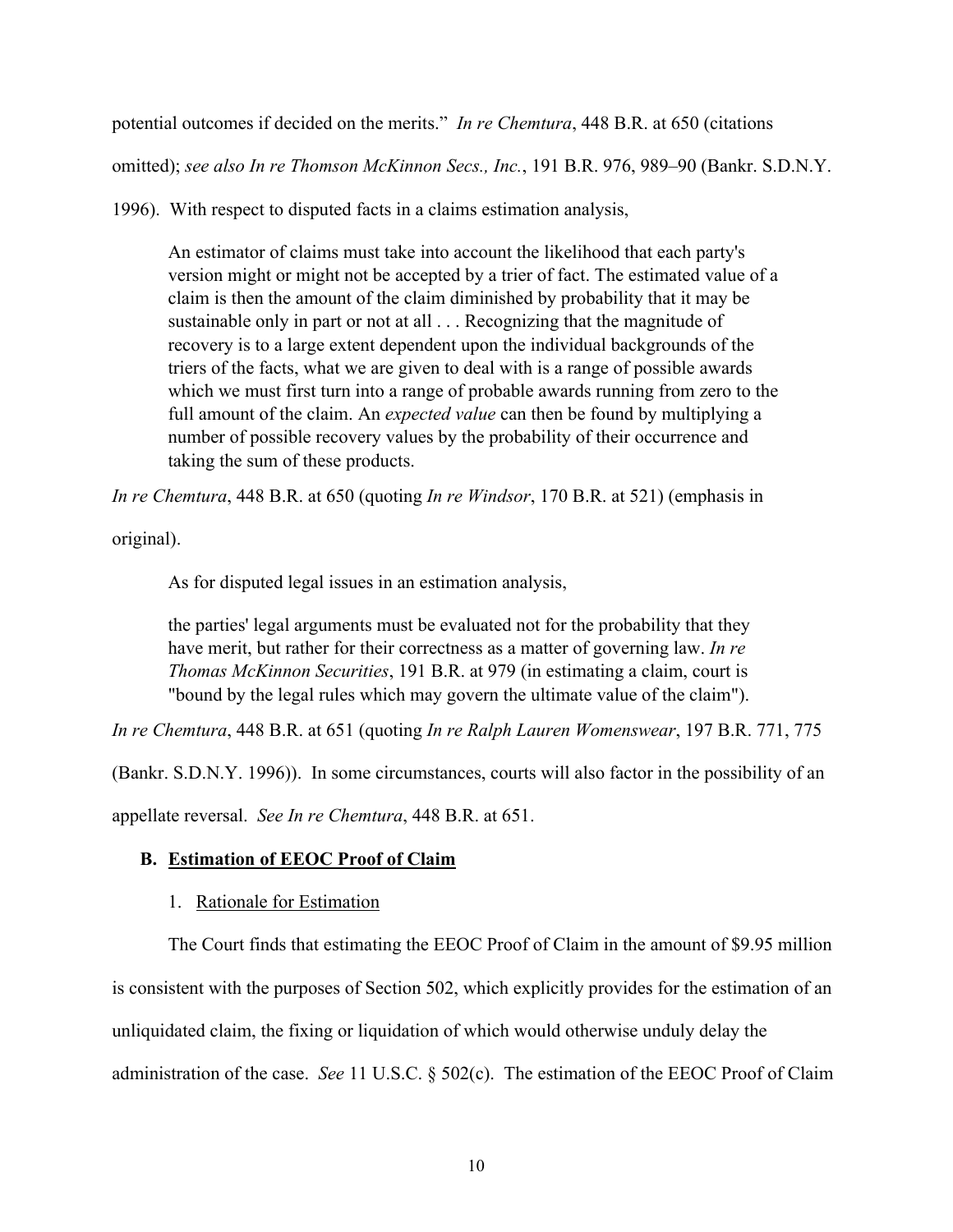will put an end to the more than three years of delay since the Consent Decree was approved by the Arizona District Court, thus providing "a means for a bankruptcy court to achieve . . . distributions on claims, without awaiting the results of legal proceedings that could take a very long time to determine." *In re Adelphia*, 341 B.R. at 422. In making this determination, the Court takes into consideration the real world consequence of this delay, including the interruption in distributions by the Reorganized Debtors to both claimants and shareholders. *See*  Hr'g Tr. 30:14-20 (June 7, 2021). Indeed, numerous parties in the Reorganized Debtors' cases have taken note of this delay and requested that the Court put an end to it. *See, e.g., Letter of Sherrie Edwards-Redd*, dated May 25, 2021 [ECF No. 13325] (one of the Charging Parties complaining that parties impacted by the settlement have not yet received anything); *Letter of Mark Fu*, dated March 31, 2021 [ECF No. 13301] (stating that he is a shareholder awaiting distribution and writing "to highlight my concerns with the outstanding claims and the appeals after appeals filed by a few employees of the airline, including and most notably Mr Lawrence Meadow . . . . I have lost count of the number of appeals that Mr. Meadow repeatedly filed. In fact, it has gotten so ludicrous that the airline finally said in it's [sic] court filing . . . that he was the reason the distribution of shares was delayed . . . Mr. Meadow's anger has consumed him entirely and he has been dragging many others along with him for the past few years."). In granting this relief, the Court notes that these bankruptcy cases were filed almost a decade ago and confirmed almost eight years ago. Thus, parties like Mr. Fu have been waiting a long time to receive their distribution.<sup>4</sup> Estimation of the claim will also put the Reorganized Debtors in a

<sup>4</sup> The Court notes that the Reorganized Debtors previously came before this Court seeking to establish a disputed claims reserve to allow the Reorganized Debtors to distribute the remaining funds to persons entitled to a distribution under the Plan. *See Motion for Entry of Order Establishing Maximum Amount of Disputed Claims to Be Utilized for Determining Disputed Claims Reserve Under Debtors' Second Amended Joint Chapter 11 Plan and Approving Certain Procedures in Connection with Disputed Claims Reserve* [ECF No. 8985] (requesting disputed claims reserve be established based upon an aggregate amount of disputed single-dip general unsecured claims in an amount not to exceed \$331 million). Finding that the proposed disputed claims reserve was not sufficient to protect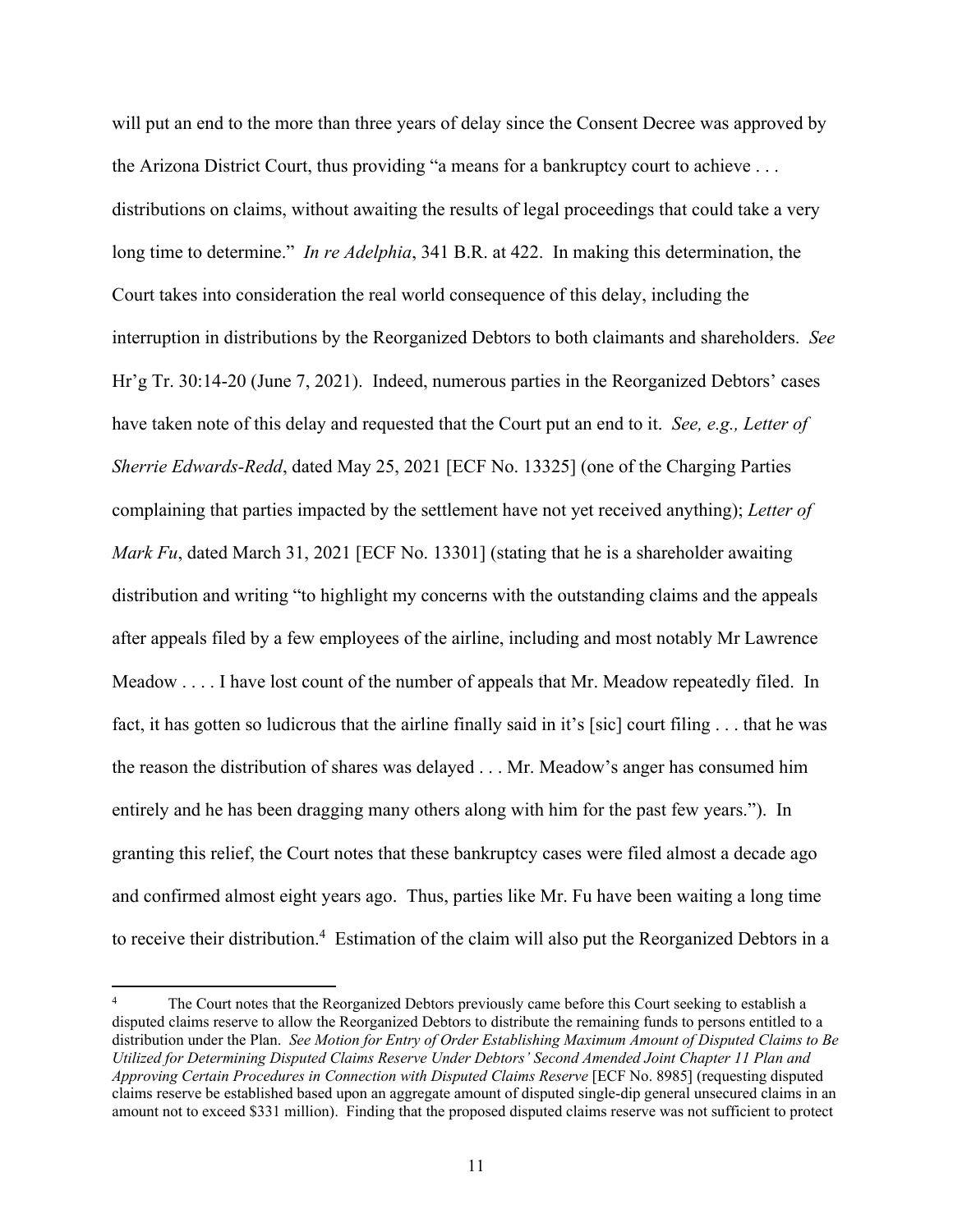position to close out their cases, thereby saving a significant amount in U.S. Trustee fees. *See* Hr'g Tr. 27:15-28:10 (June 7, 2021).

In making its decision, the Court also considers Mr. Meadows' long and litigious relationship with American, in this Court and numerous other forums. *See, e.g.,* Mem. of Decision, dated April 14, 2016 [ECF. No. 12717]. Over the course of the Reorganized Debtors' bankruptcy cases, Mr. Meadows has filed four claims against the Debtors, the last three of which purported to amend his original claim. The Reorganized Debtors objected to these claims and each of the claims was disallowed by this Court in 2013 and 2014. *See Order Granting Debtors' Fiftieth Omnibus Objection to Claims* [ECF No. 8110]; *Meadows v. AMR Corp.*, 539 B.R. 246, 248 (S.D.N.Y. 2015), *aff'd sub nom.*, 662 F. App'x 77, 78 (2d Cir. 2016). In short, Mr. Meadows has received his day in court as to his own claims. Indeed, this Court notes that it was previously forced to take the extraordinary step of issuing an order against Mr. Meadows affirmed by both the District Court for the Southern District of New York and the United States Court of Appeals for the Second Circuit—that enforced the discharge injunction under the Debtors' plan and the confirmation order and directed Mr. Meadows to withdraw various pending actions that violated the discharge injunction; that same order enjoined him from filing additional litigation against American related to the termination of his employment with American and his long-term disability benefits. *See In re AMR Corp.,* 2016 WL 1559294 (Bankr. S.D.N.Y. April 14, 2016)*; aff'd sub nom., Meadows v. AMR Corp. (In re AMR Corp.)*,

parties with still unresolved claims, the Court approved a disputed claims reserve that was higher than proposed by the Reorganized Debtors. *See Order Establishing Maximum Amount of Disputed Claims to Be Utilized for Determining Disputed Claims Reserve Under Debtors' Second Amended Joint Chapter 11 Plan and Approving Certain Procedures in Connection with Disputed Claims Reserve* [ECF No. 9560] (ordering that disputed claims reserve be established based on an aggregate amount of disputed single-dip general unsecured claims in the amount of \$700 million). That ruling was eight years ago. Given the resolution of all but a handful of claims in the ensuing years, the Court has no concern that the relief proposed today will imperil the rights of any parties that still have unpaid claims. This does not include Mr. Meadows, whose claims were expunged by the Court years ago.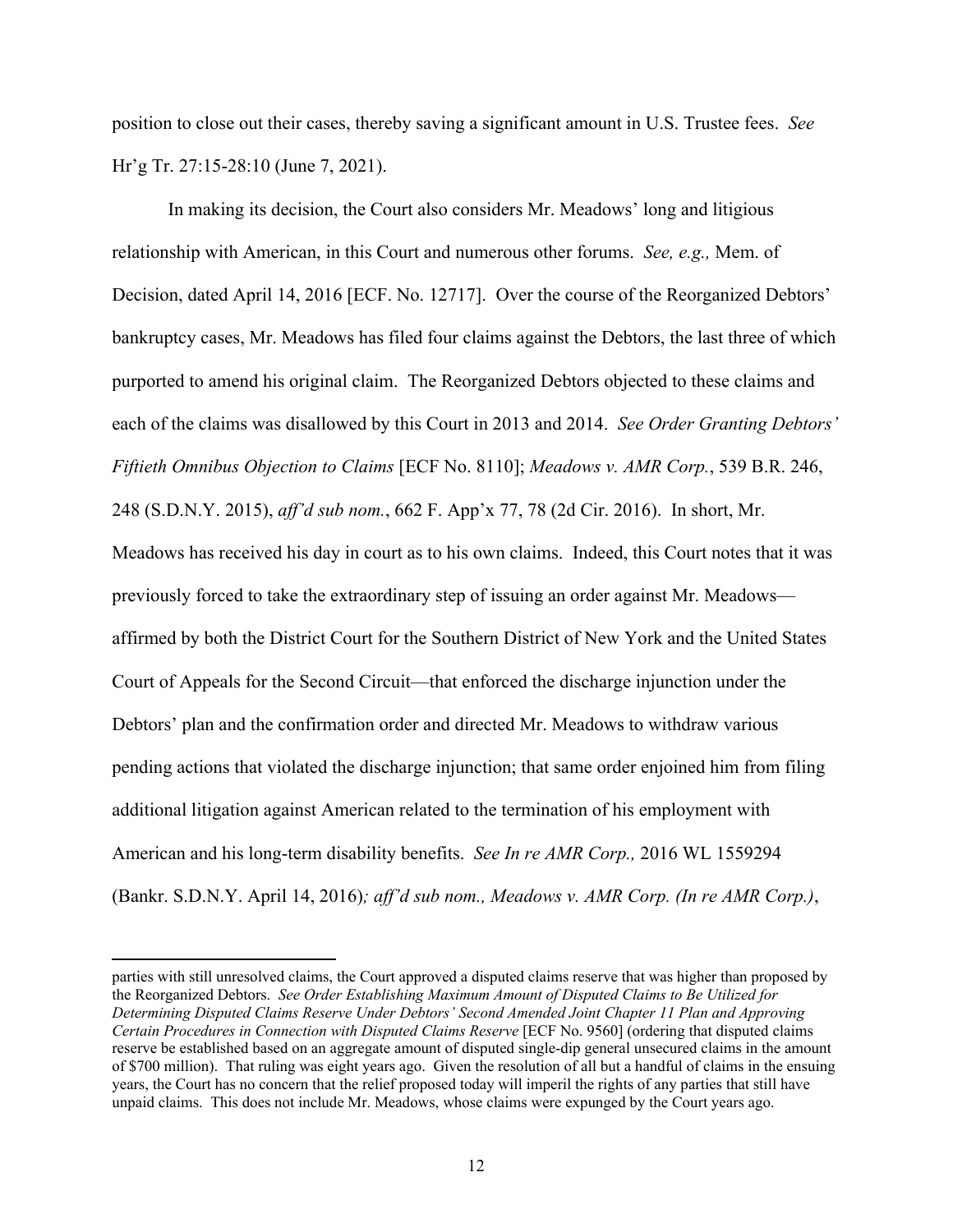764 F. App'x 88, 89 (2nd Cir. 2019).<sup>5</sup> Without the requested relief, the Court expects that distributions will be delayed for a significant amount of time into the future. *See* Meadows Objection at 3 (noting that Settlement Order is on appeal and "currently pending resolution in the U.S. Court for Southern District of New York, *as well as a potential subsequent second appeal to the U.S. Court of Appeals for the Second Circuit*.") (emphasis added). Indeed, it appears that Mr. Meadows' opposition to the Estimation Motion is driven by his own parochial concerns.<sup>6</sup> But as the Court explained to Mr. Meadows at the hearing on the Estimation Motion, the matter currently before the Court is not a decision on Mr. Meadows' individual circumstances or relitigation of his claims against American Airlines, which this Court has already spent many hours addressing during the course of the Reorganized Debtors' bankruptcy cases. *See, e.g., Meadows v. AMR Corp.*, 539 B.R. at 248, *aff'd sub nom.*, 662 F. App'x 77, 78 (2d Cir. 2016).

#### 2. Substantive Review of Reorganized Debtors' Request

# *i. Posture of the Case*

 A substantive review of the Reorganized Debtors' request also supports approval of the Estimation Motion. To begin with, the main focus of Mr. Meadows' arguments against approval

<sup>5</sup> *See Teamsters Nat'l Freight Indus. Negotiating Comm. et al. v. Howard's Express, Inc. (In re Howard's Express, Inc.)*, 151 F. Appx. 46, 48 (2d Cir. 2005) (stating that courts are empowered to take judicial notice of public filings, including a court's docket).

<sup>6</sup> Mr. Meadows stated during the hearing on the Estimation Motion that

I would pull my appeals if they'd just simply honor those agreements and reinstate me like they've done for all the other pilots similarly situated, except for the ones like me, who filed lawsuits against the company. So if you would resolve this matter, I gave you a very simple solution. I understand under Section 105A, the equitable backstop, you have wide latitude to correct flexible remedies. And then in my declaration, in Paragraph 59, I proposed such a remedy. I ask you, since you approved the consent decree as a Bankruptcy Court, to simply compel the Debtors to comply those [sic] obligations, reinstate pilots like myself who are now medically qualified and meet all the essential job functions, *I will pull those appeals. The consent decree could become effective immediately tomorrow. All the charging companies can be made whole. All the money could be paid out.*

Hr'g Tr. 46:17-47:9 (June 7, 2021) (emphasis added).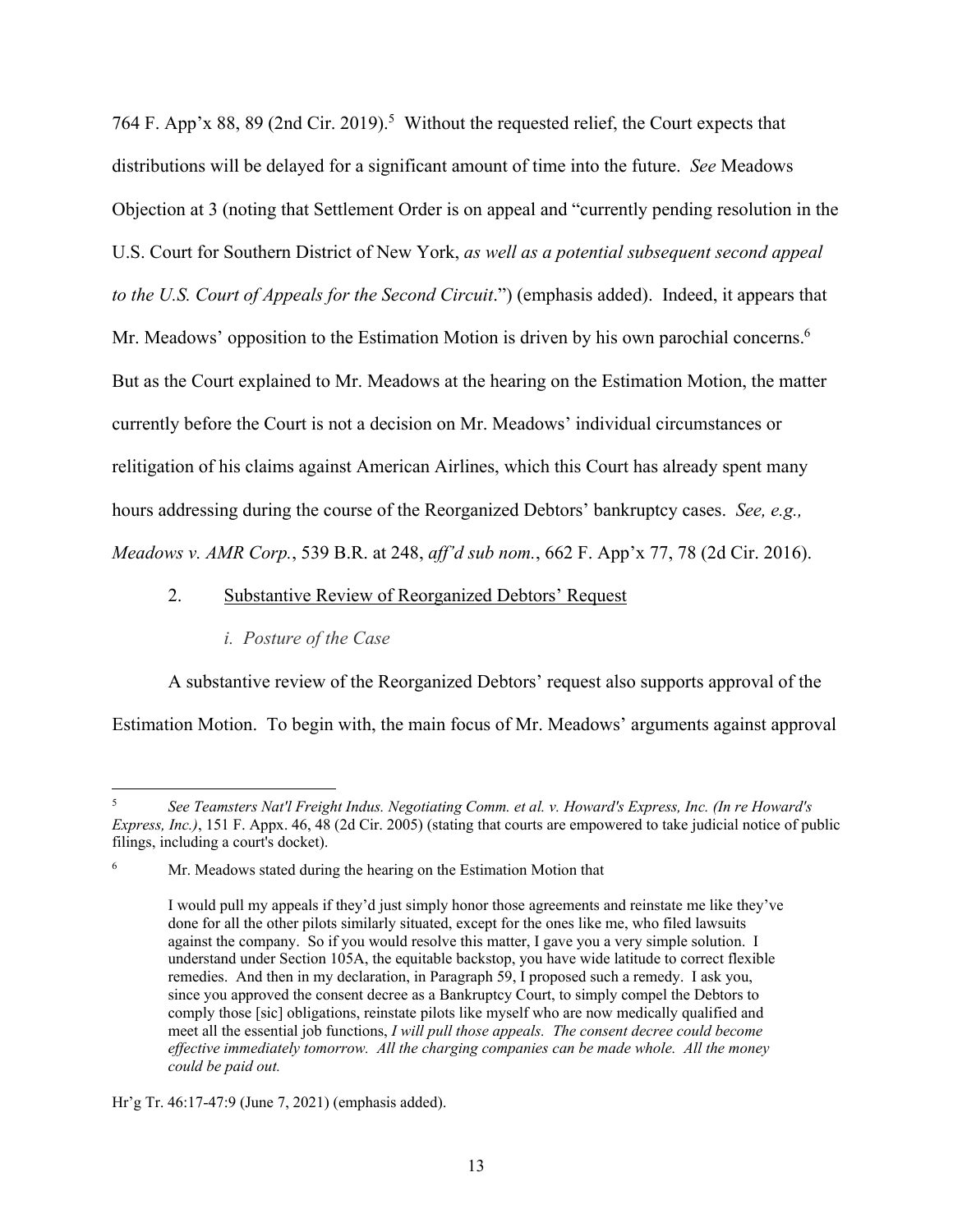of the Estimation Motion relate to the merits of the Consent Decree. Specifically, he asserts that the compensation in the Consent Decree is inadequate and that it improperly excludes pilots, issues that go to the merits of the Consent Decree itself.<sup>7</sup> See generally Notice of: Declaration of *Lawrence M. Meadows* at 4, 6-7, 11 [ECF No. 13331] (the "Meadows Declaration"); Meadows Objection at 14-15; *see also* Hr'g Tr. 39:10-20, 47:20-48:11, 57:7-24 (June 7, 2021).<sup>8</sup> Mr. Meadows argues that if he is successful on appeal based on these issues, the Consent Decree may never become effective or may need to be renegotiated or the underlying claims relating to the Consent Decree be litigated. *See* Meadows Objection at 15. But the circumstances of this situation are procedurally distinct from those normally encountered when a court is asked to estimate a claim for which the merits have yet to be litigated. Here, the merits of the Consent

<sup>7</sup> As evidence against approval of the Estimation Motion, Mr. Meadows offered his own declaration and three witnesses to discuss the purported harms that he believes that the Consent Decree will cause to pilots on disability. *See* Meadows Decl.; *Notice of Service: Notice to Compel Witness Testimony of Brian Ostrom During U.S. Bankruptcy Court Evidentiary Hearing on June 7th, 2021 at 11:00 a.m*. [ECF No. 13330]; *Notice of Service: Notice to Compel Witness Testimony of Herman J. Straub During U.S. Bankruptcy Court Evidentiary hearing on June 7th, 2021 at 11:00 a.m.* [ECF No. 13330]; *Notice of Service: Notice to Compel Witness Testimony of Edward Sicher During U.S. Bankruptcy Court Evidentiary Hearing on June 7th, 2021 at 11:00 a.m.* [ECF No. 13330]; *Notice of: Notice of Creditor Lawrence M. Meadows Witness List for Evidentiary Hearing on June 7th, 2021 at 11:00 a.m*. In addition to hearing extensively from Mr. Meadows, the Court accepted a proffer of the testimony of each of the other witnesses and heard from Mr. Straub during the hearing on the Estimation Motion. *See* Hr'g Tr. 63:5-67:8 (June 7, 2021). But the Court noted that the merits of the Consent Decree are not directly at issue in the Estimation Motion; this Court's approval of the Consent Decree is already on appeal, and that record on appeal already includes Mr. Meadows' arguments about the merits of the Consent Decree. *See Statement of Issues on Appeal and Designation of Items to be Included in the Record of Lawrence M. Meadows* [ECF No. 12923]; *Debtors' Statement of Issue Presented on Appeal and Counterdesignation of Additional Items to be Included in Record on Appeal* [ECF No. 12929].

<sup>8</sup> Mr. Meadows also argues that American continues to violate the obligations of the Consent Decree by discriminating against him and similarly situated pilots. *See* Meadows Decl. at 9-11.But as the Court noted at the hearing on the Estimation Motion, the Consent Decree is not final and therefore has not yet been implemented. Upon implementation, enforcement of the Consent Decree is the responsibility of the EEOC and the Arizona District Court and this Court will not wade into the issue. *See* Consent Decree ¶ 11 (noting that if the EEOC believes American or Envoy have not complied with any provision of the Consent Decree, then the EEOC may bring an action before the Arizona District Court to enforce the Consent Decree). Moreover, approval of the Estimation Motion does not deprive any party of any rights that they may have with respect to any alleged ongoing discrimination against them. Indeed, Mr. Meadows appears to have filed a claim with the EEOC against American in January 2020 for alleged continuing discrimination and retaliatory practices against him. *See* Meadows Decl. at 9-11; *see also* Consent Decree ¶ 13 ("Nothing in this paragraph affects the EEOC's ability, responsibility and authority to receive and investigate any subsequently filed charges of discrimination or to bring a subsequent lawsuit against Defendants regarding matters not covered in this Lawsuit or the Letters of Determination giving rise to this Lawsuit.").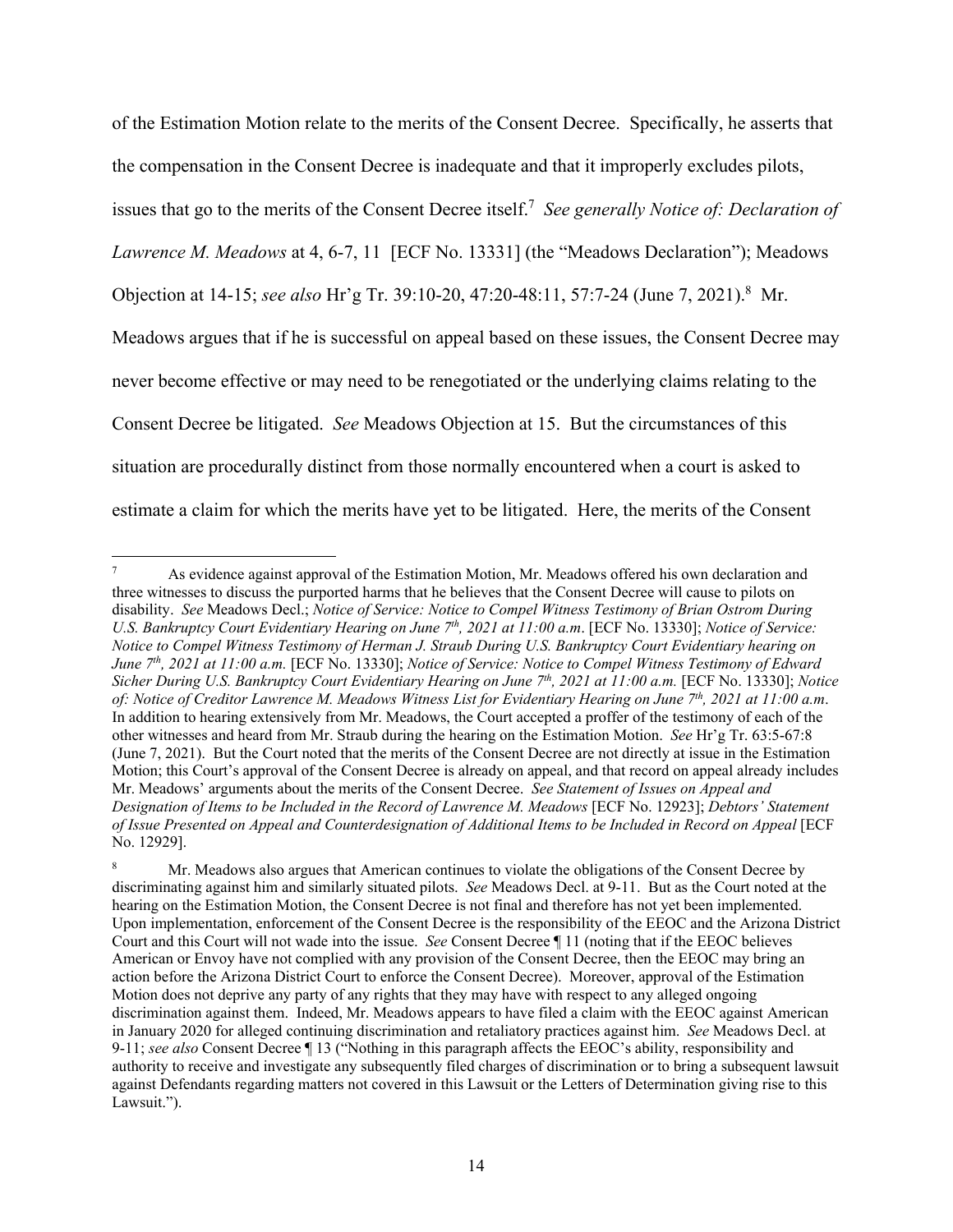Decree have already been passed upon by the Arizona District Court and the Court of Appeals for the Ninth Circuit, as well as by this Court. Thus, there is a very fulsome record upon which this Court can conclude that the proposed estimated amount—the \$9.95 million in the Consent Decree—is reasonable. Thus, the Court rejects Mr. Meadows' argument that the Reorganized Debtors have not shown "sufficient evidence on which to base a reasonable estimate of the claim[.]" Meadows Objection at 14 (quoting *Bittner*, 691 F.2d at 135).

#### *ii. Probability of Success*

Mr. Meadows also asserts that the Reorganized Debtors have failed to factor into their estimation calculation "the probability of the success of various potential outcomes if decided on the merits . . . " Meadows Objection at 14 (quoting *In re Chemtura*, 448 B.R. at 650). But as noted above, the Consent Decree has been reviewed and approved by the Arizona District Court, where the EEOC Litigation was filed. Mr. Meadows' challenge to the Consent Decree was denied by the Arizona District Court, which was then affirmed on appeal by the Court of Appeals for the Ninth Circuit. The only issue before this Court was approval of the Consent Decree under Rule 9019 of the Federal Rules of Bankruptcy Procedure. This is the issue that has been appealed by Mr. Meadows to the District Court for the Southern District of New York, and it is the risk of reversal of that appeal that this Court must now weigh in determining whether to approve the Estimation Motion.

Bankruptcy Rule 9019(a) provides that "[o]n motion by the trustee and after notice and a hearing, the court may approve a compromise or settlement." Fed. R. Bankr. P. 9019(a). "Settlements and compromises are favored in bankruptcy as they minimize costly litigation and further parties' interests in expediting the administration of the bankruptcy estate." *In re Dewey & LeBoeuf LLP*, 478 B.R. 627, 641-642 (Bankr. S.D.N.Y. 2012) (quoting *In re MF Global Inc.*,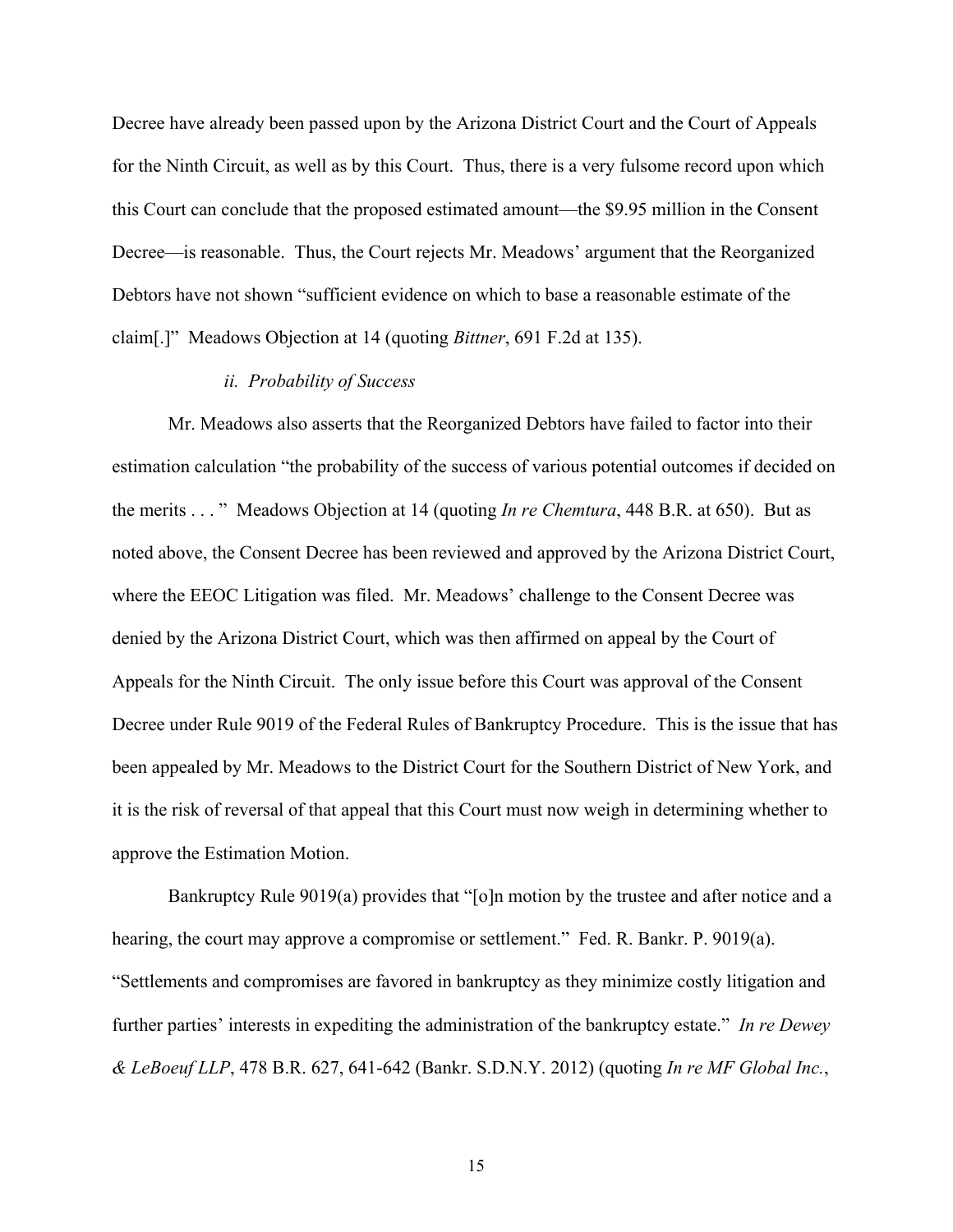2012 WL 3242533, at \*5 (Bankr. S.D.N.Y Aug. 10, 2012)); *see Motorola, Inc. v. Official Comm. of Unsecured Creditors (In re Iridium Operating LLC)*, 478 F.3d 452, 455 (2d Cir. 2007) ("In Chapter 11 bankruptcies, settlements . . . help clear a path for the efficient administration of the bankrupt estate").

When reviewing a settlement under Bankruptcy Rule 9019, the court must determine that the settlement is "fair, equitable, and in the best interests of the estate before approving it." *In re Residential Capital, LLC*, 497 B.R. 720, 749 (Bankr. S.D.N.Y. 2013) (internal citations omitted); *see also In re Chemtura Corp.*, 437 B.R. 561, 593 (Bankr. S.D.N.Y. 2010) ("The legal standard for determining the propriety of a bankruptcy settlement is whether the settlement is in the best interest of the estate."). "In so doing, the Court need not decide the numerous issues of law and fact raised by a compromise or settlement, 'but must only canvass the issues and see whether the settlement falls below the lowest point in the range of reasonableness.'" *In re Residential Capital*, 497 B.R. at 749 (quoting *In re Adelphia Commc'ns Corp.,* 327 B.R. 143, 159 (Bankr. S.D.N.Y. 2005)). Instead of "conduct[ing] a 'mini-trial,'" the Court need only "'be apprised of those facts that are necessary to enable it to evaluate the settlement and to make a considered and independent judgment about the settlement.'" *In re Residential Capital*, 497 B.R. at 749 (quoting *In re Adelphia*, 327 B.R. at 159). "In evaluating the necessary facts, a court may rely on the opinion of the debtor, parties to the settlement, and the professionals." *In re Residential Capital*, 497 B.R. at 749 (citing *In re Chemtura,* 439 B.R. at 594; *In re Purofied Down Prods. Corp.,* 150 B.R. 519, 522-23 (Bankr. S.D.N.Y. 1993)).

Importantly, the decision of whether to approve or deny a settlement that involves a bankruptcy estate is within the discretion of the bankruptcy court. *See In re Residential Capital*, 497 B.R. at 749 (citing *Vaughn v. Drexel Burnham Lambert Grp., Inc. (In re Drexel Burnham*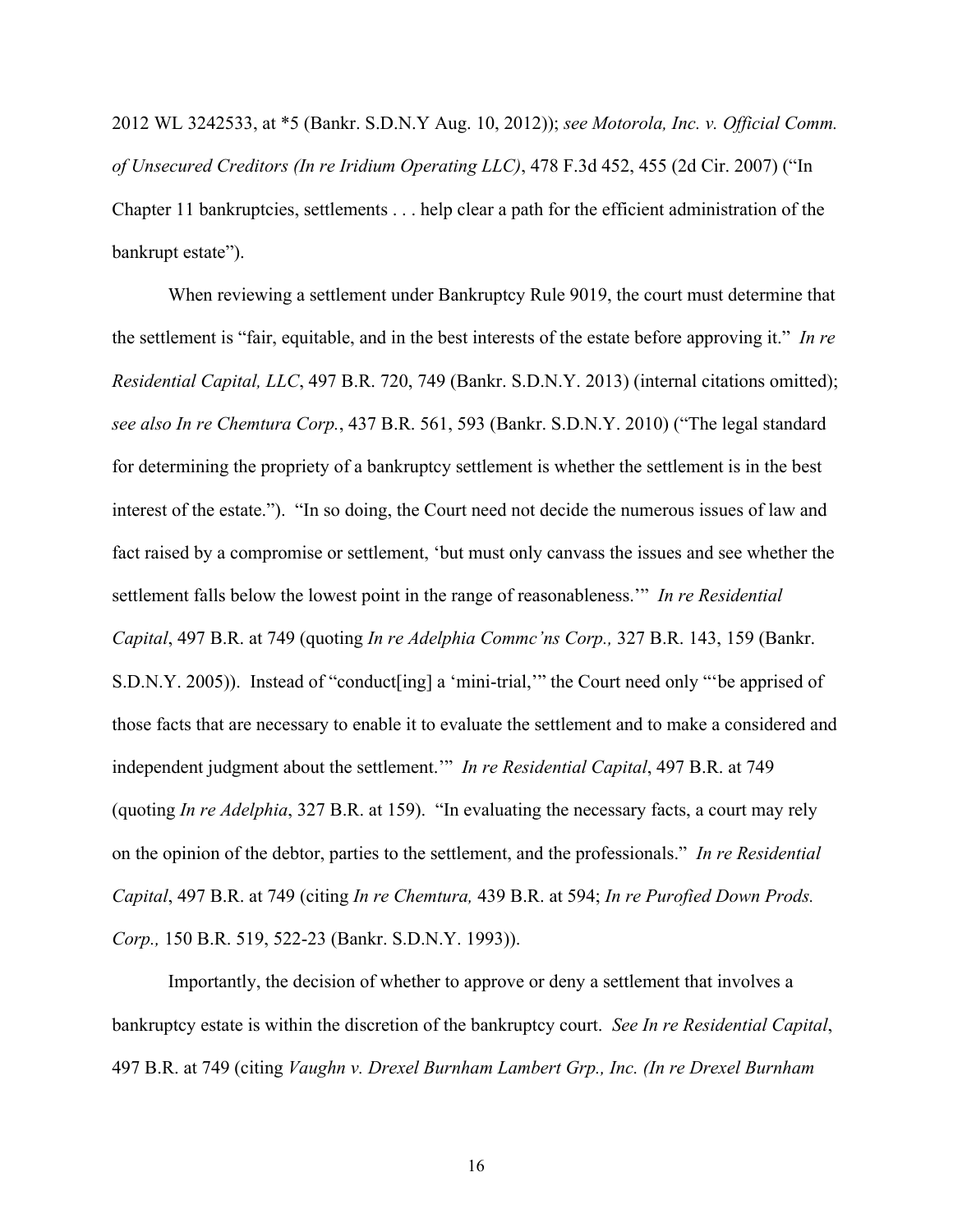*Lambert Grp., Inc.),* 134 B.R. 499, 505 (Bankr. S.D.N.Y. 1991); *Nellis v. Shugrue*, 165 B.R. 115, 122-23 (S.D.N.Y. 1994)). "A court may exercise its discretion 'in light of the general public policy favoring settlements.'" *In re Residential Capital*, 497 B.R. at 749 (quoting *In re Hibbard Brown & Co., Inc.*, 217 B.R. 41, 46 (Bankr. S.D.N.Y. 1998)). "While the bankruptcy court may consider the objections lodged by parties in interest, such objections are not controlling. . . . [T]he bankruptcy court must still make informed and independent judgment." *In re WorldCom, Inc.,* 347 B.R. 123, 137 (Bankr. S.D.N.Y. 2006). And while courts have discretion in approving a settlement, "the business judgment of the debtor in recommending the settlement should be factored into the court's analysis." *MF Global Inc*., 2012 WL 3242533, at \*5 (citing *JP Morgan Chase Bank, N.A. v. Charter Commc'ns Operating LLC (In re Charter Commc'ns)*, 419 B.R. 221, 252 (Bankr. S.D.N.Y. 2009)).

In the Second Circuit, the *Iridium* case established the following multi-factor balancing test to determine whether a settlement is fair and equitable:

> (1) the balance between the litigation's possibility of success and the settlement's future benefits;

(2) the likelihood of complex and protracted litigation, "with its attendant expense, inconvenience, and delay," including the difficulty in collecting on the judgment;

(3) "the paramount interests of the creditors," including each affected class's relative benefits "and the degree to which creditors either do not object to or affirmatively support the proposed settlement";

(4) whether other parties in interest support the settlement;

(5) the "competency and experience of counsel" supporting, and "[t]he experience and knowledge of the bankruptcy court judge" reviewing, the settlement;

(6) "the nature and breadth of releases to be obtained by officers and directors"; and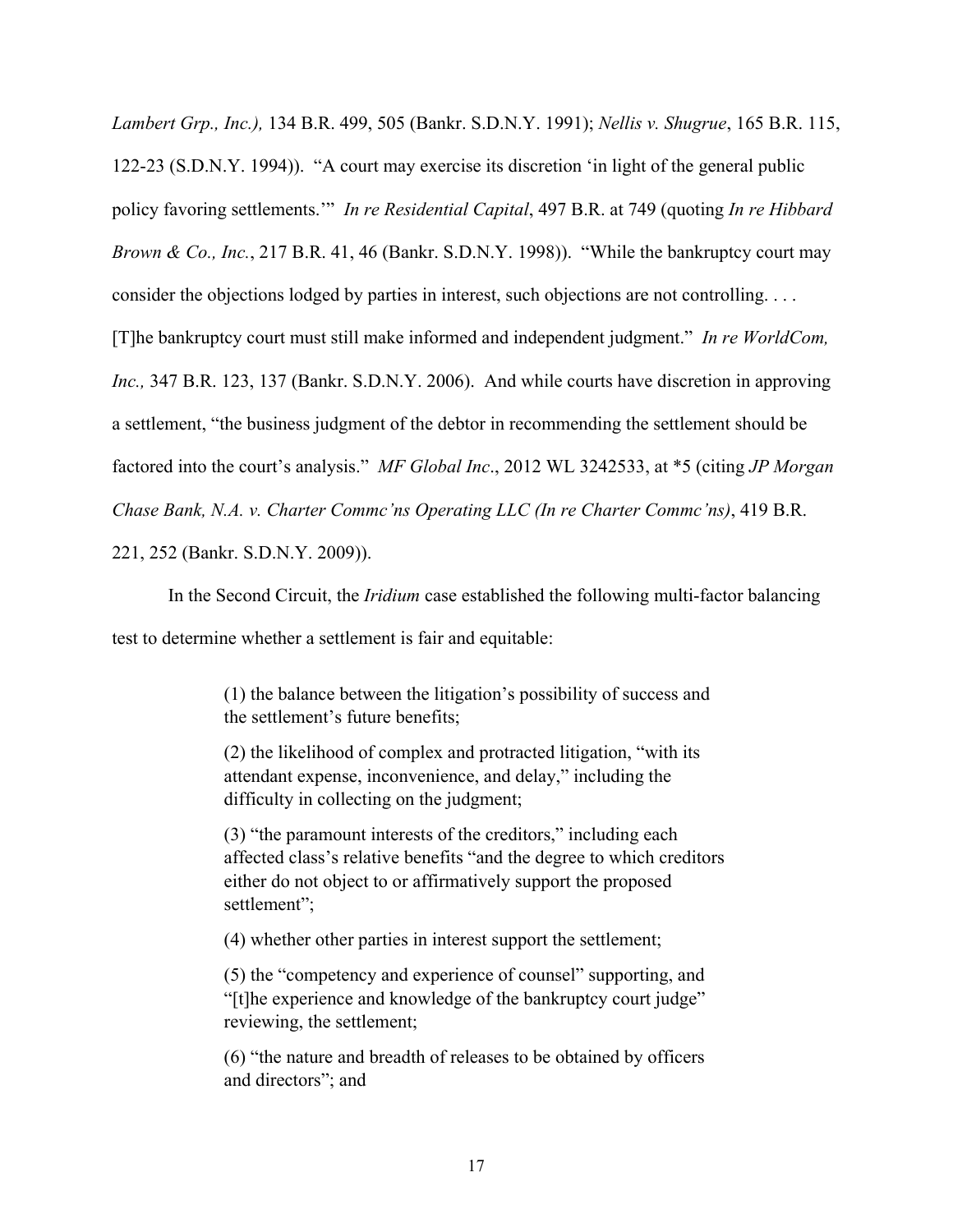(7) "the extent to which the settlement is the product of arm's length bargaining."

# *In re Iridium,* 478 F.3d at 462.

In previously approving the Consent Decree, this Court specifically addressed the *Iridium* factors and concluded that they supported approval of the parties' settlement. *See generally* Hr'g Tr. 41:6-42:2 (Feb. 1, 2018). The Court weighed the probability of success in the litigation, observing that the Consent Decree had already been separately reviewed and approved by the Arizona District Court where the EEOC Litigation was filed. *See id.* at 41:12-15. The Court also found that the settlement satisfied the factors relating to difficulties collecting on any litigated judgment, the complexities and likely duration of any litigation between the Reorganized Debtors and the EEOC, the view of creditors regarding the proposed settlement, the competence and experience of the counsel and other professionals that support the settlement, the releases that were being received by the affected parties, and the extent to which the settlement was derived from arm's length bargaining and was not the product of fraud or collusion. *See id*. at 41:15-25. The Court explicitly noted that it found no evidence of fraud or collusion and that the Reorganized Debtors' informed judgment of the settlement was fair and reasonable. *See id.*  at 41:25-42:2. The Court also observed that the settlement did not

in any way dismiss, waive, or otherwise affect anybody other—anybody else's rights other than those in the settlement. The parties whose rights are affected are the parties who filed proofs of claims and have decided to settle those proofs of claims or the folks who are part of the consent decree who can participate in the settlement, but only if they so choose by filing the procedures set forth in the consent decree. If they choose not to do that then they are not waiving any of their claims . . . . [T]his settlement doesn't affect any claims other than those specifically identified in the settlement.

# *Id*. at 42:11-43:3.

Based on a review of the Consent Decree and the representations of the Reorganized Debtors, the Court also noted that while pilots such as Mr. Meadows were not directly included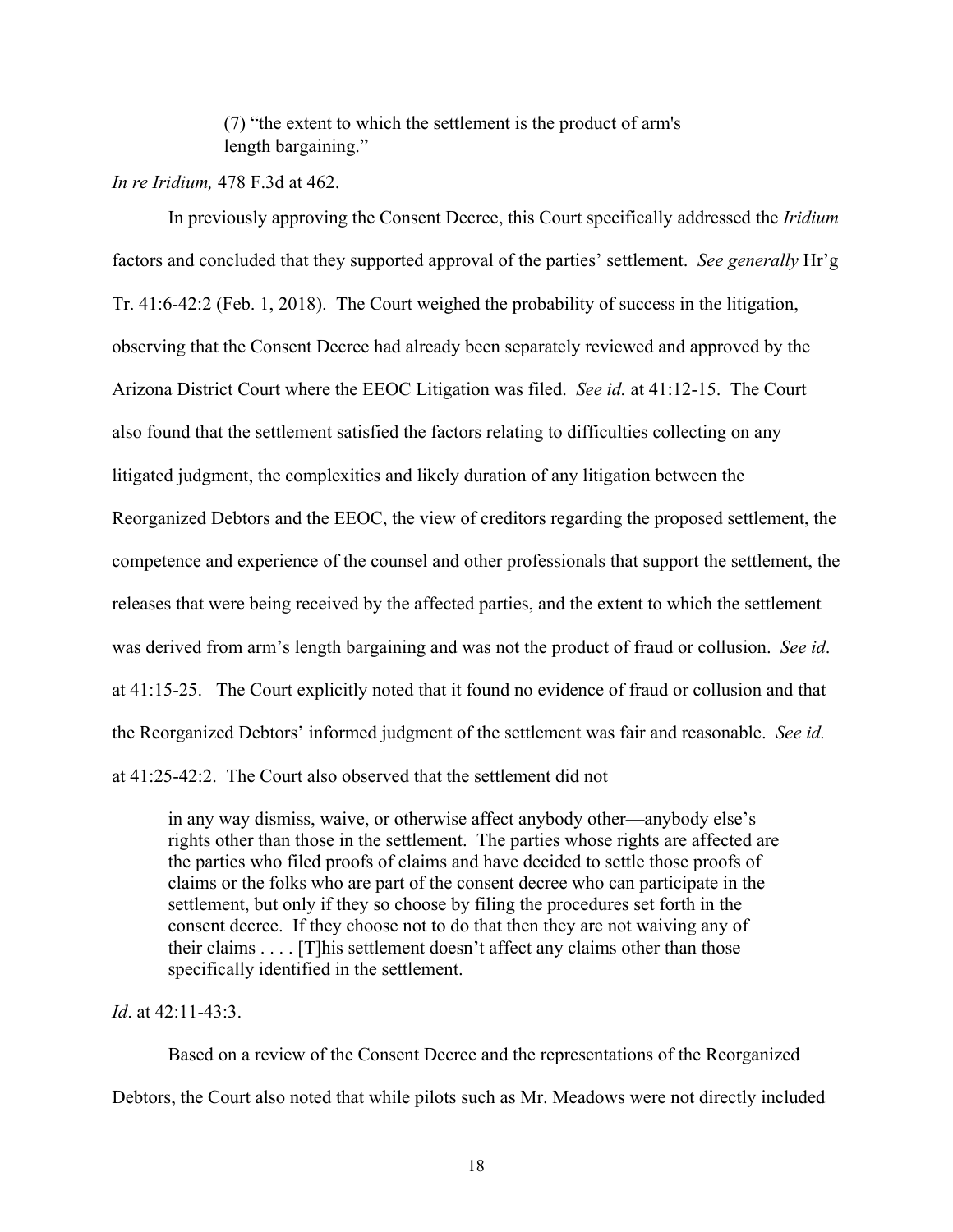in the notice provisions of the settlement, they were not excluded from the settlement itself and could participate if they choose to do so. *See id.* at 43:14- 21. Indeed, at the hearing on the Settlement Motion, counsel to American stressed the fact that pilots were not excluded from participating in the settlement process laid out by the Consent Decree. *See id.* at 31:23-32:4. Counsel noted that due to the large amount of employees at the newly merged entity, the parties to the settlement had tried to develop a process under the Consent Decree that would capture employees most likely to be aggrieved. *See id.* at 32:5-11. As part of an effort to manage that process, pilots were not included on the list of notice parties under the Consent Decree because they were one of the groups least likely to be impacted with respect to the core allegations made by the EEOC, since pilots' ability to fly is governed by extensive federal regulation. *See id.* at 32:12-25. Counsel noted that while pilots are not included in the list of notice parties, pilots can still come forward and submit a claim form to the EEOC under the procedures of the Consent Decree and the EEOC will then take that claim, investigate and decide whether to make a settlement offer. *See id.* at 33:1-25. After hearing Mr. Meadows' arguments with respect to the Estimation Motion, the Court concluded that the *Iridium* factors were satisfied.

Taking into account the entire record then—including this Court's prior approval of the Consent Decree—the Court concludes that the proposed estimation amount of \$9.95 million is appropriate now.<sup>9</sup>

<sup>9</sup> Mr. Meadows argues that the Reorganized Debtors are using the Estimation Motion to circumvent his right to assert his appeal and the requirement that the Settlement Order be final for the Consent Decree to become effective. *See* Meadows Objection at 10, 13. But just as Mr. Meadows is free to pursue his appeal of the Settlement Order, so the Reorganized Debtors are free to pursue their rights and remedies under Section 502(c) of the Bankruptcy Code, which specifically provides for estimation of unliquidated claims to prevent undue delay in the administration of bankruptcy cases. *See* 11 U.S.C. § 502(c).